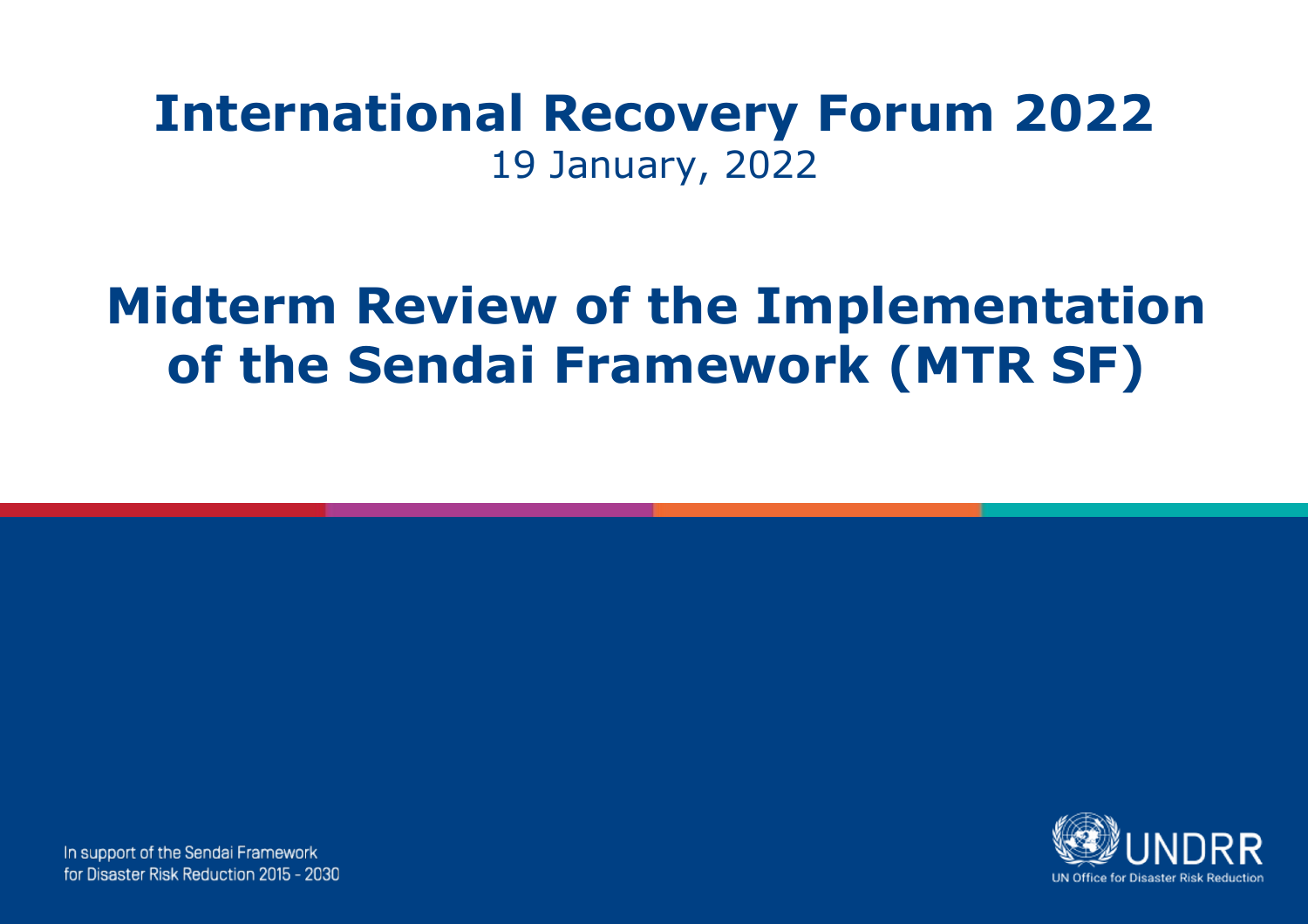# **Objectives**

- take stock of the implementation of the SF 2015-2023
- assess progress made and challenges experienced in preventing new and reducing existing disaster risk
- highlight new and emerging issues
- identify changes in context since 2015
- provide critical analysis to assist countries and stakeholders prioritise accelerated and integrated international, national and local cooperation and action in the period 2023 to 2030
- initiate nascent thinking on possible priorities for risk-informed sustainable development beyond 2030

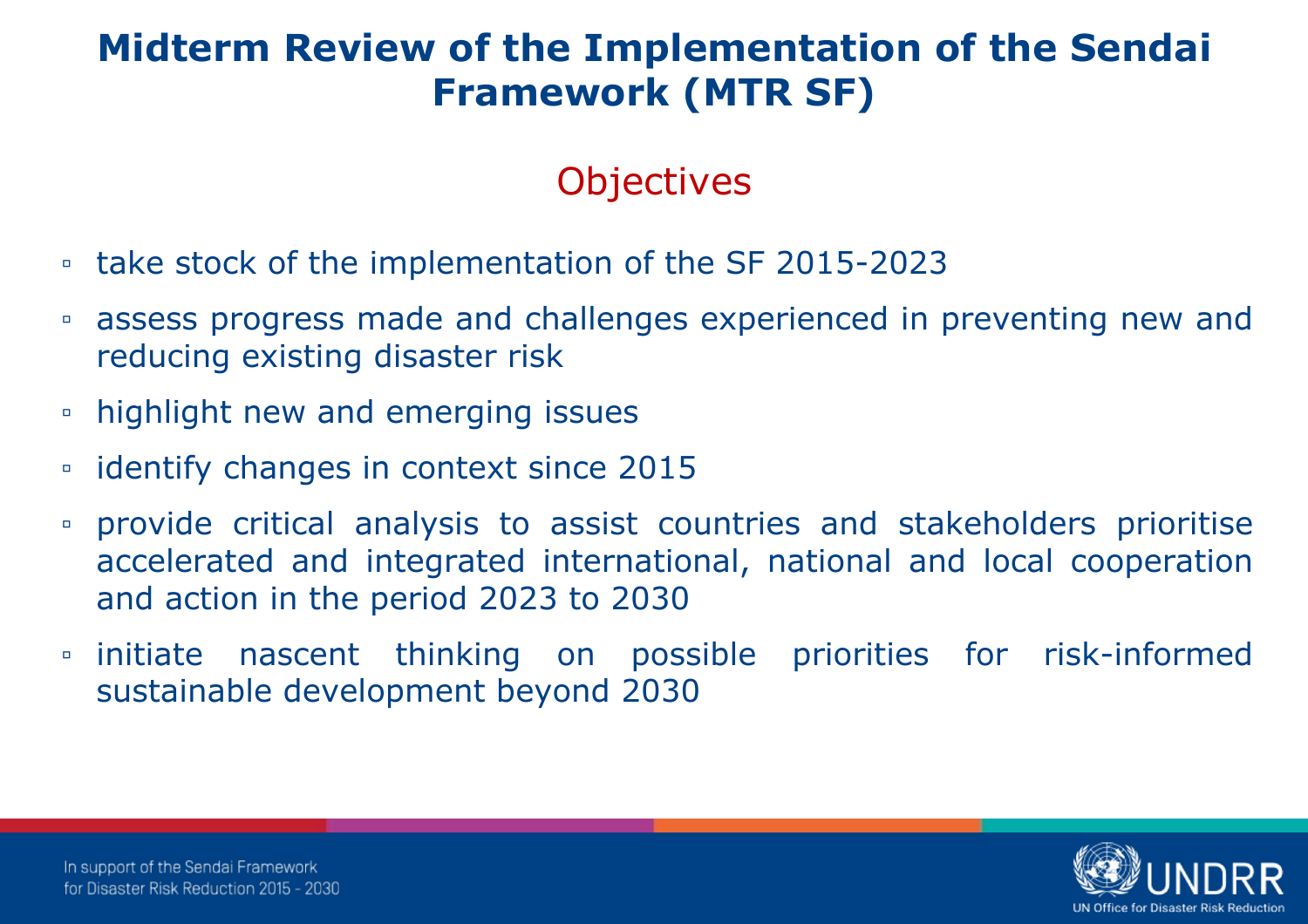#### Outcome

The findings of the MTR SF is expected to inform:

- the development of policy options and recommendations for strengthened means of implementation to support Governments and other stakeholders to accelerate realisation of the goal and outcome in the second half of the Sendai Framework,
- the deliberations of Member States on an expression of renewed commitment to implement the Sendai Framework and recommended actions of the review, and
- □ the follow-up processes to United Nations conferences and summits, including the deliberations of the ECOSOC HLPF on Sustainable Development, the GA SDGs Summit and the High-level Dialogue on Financing for Development at the 78<sup>th</sup> Session of the General Assembly, and any other intergovernmental process as necessary.

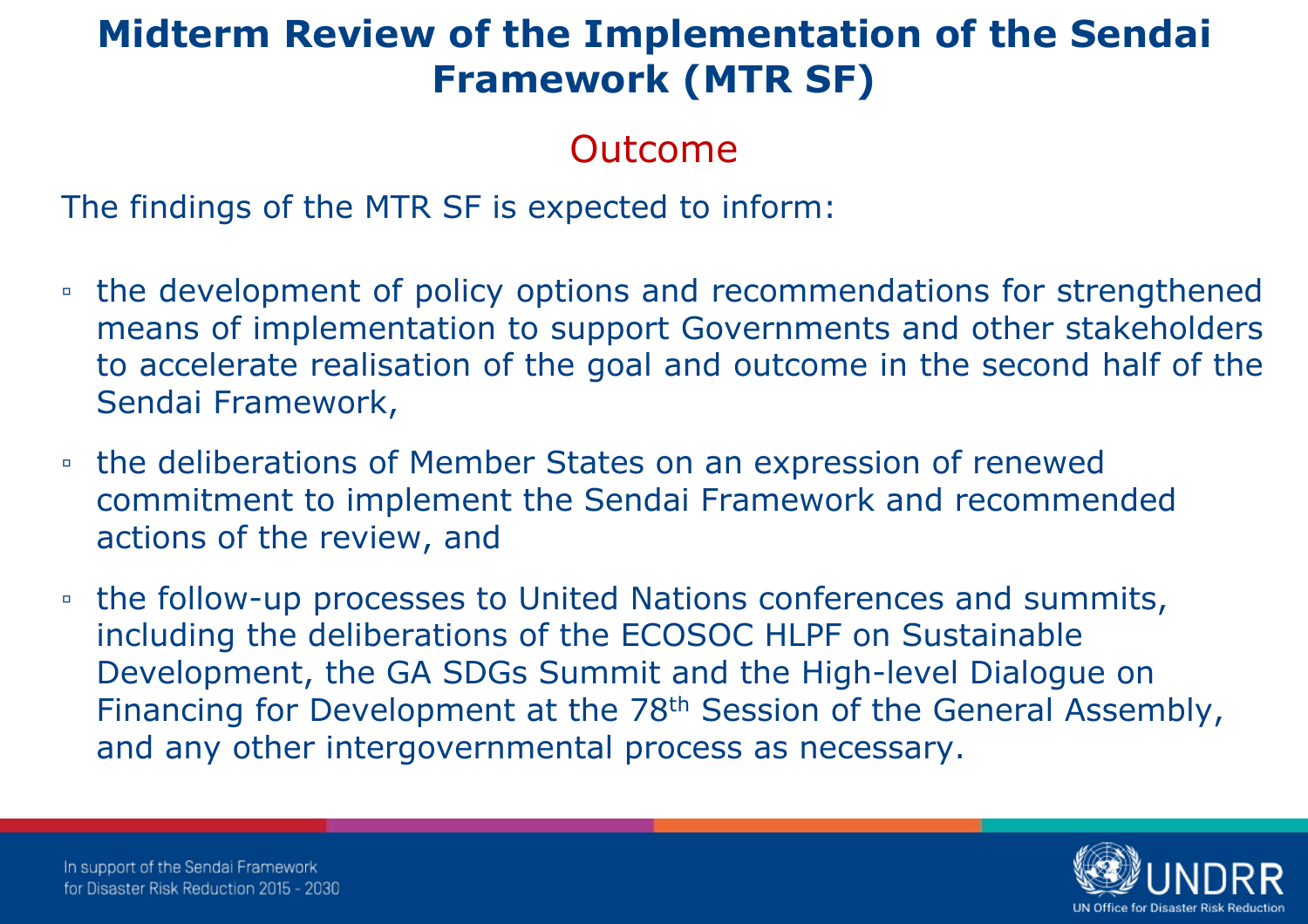# Approach

- Structure of the Sendai Framework
- Retrospective and prospective review
- Governments and stakeholders
- Strategic and guiding questions for consultations and review
- Cross-cutting themes
- Alignment MTR SF to contribute to / receive contributions from other global stock taking and review exercises (including 2030 Agenda, Paris Agreement, Water for SD, CBD, Global Compact on Migration,…)

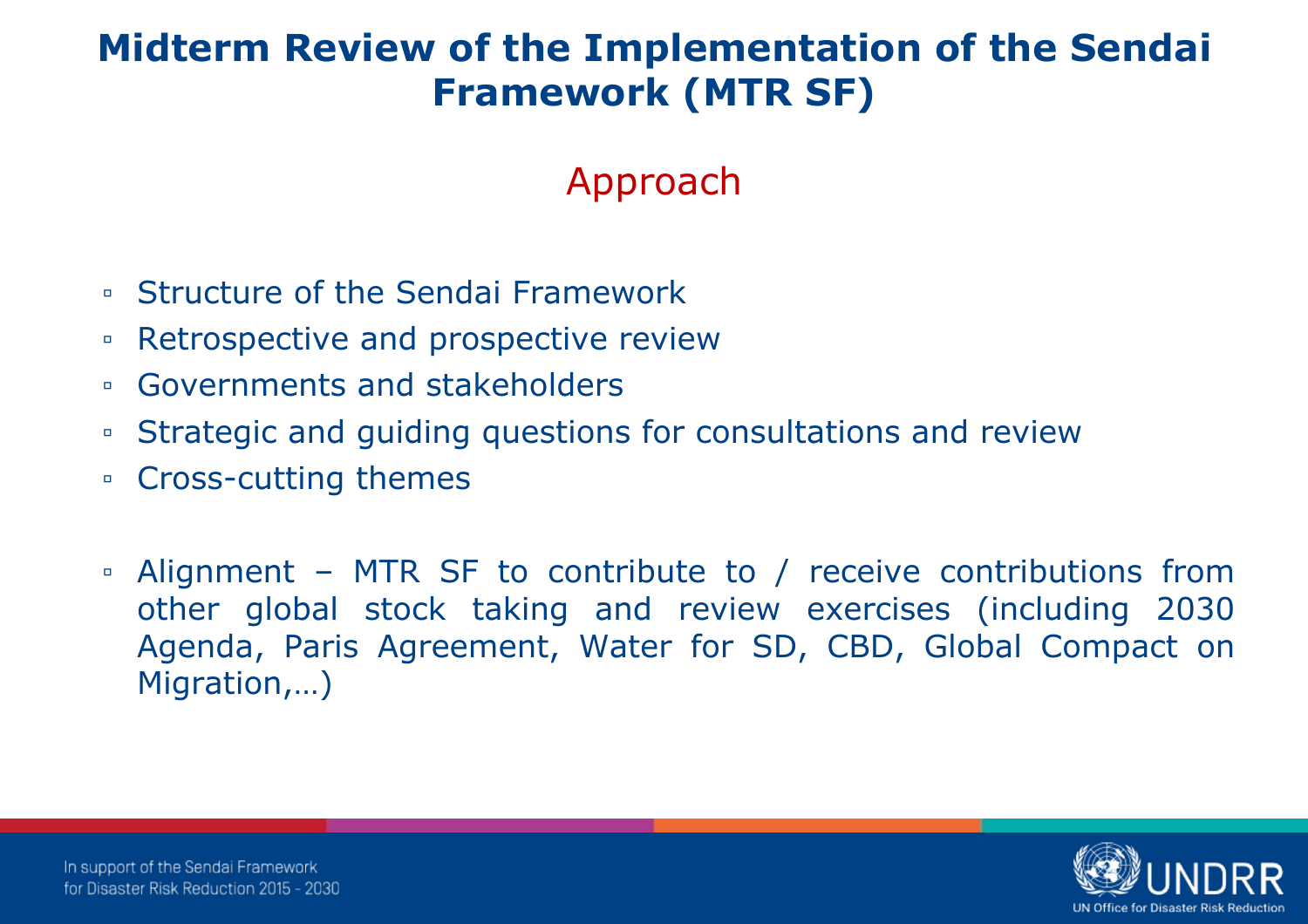Guidance for national consultations, review and reporting

- The Guidance was circulated to all UN Member States by Note Verbale on 28 December 2021
- Generate learning and recommendations grounded in country-level experience to assist countries and stakeholders determine riskinformed and prevention-oriented policy decisions and implementation modalities to prioritise accelerated and integrated action in the period 2023 to 2030
- Initiate nascent thinking on possible international arrangements for risk-informed sustainable and regenerative development beyond 2030
- Consultations to take into account the Guiding Principles of the Sendai Framework - be rigorous and multistakeholder, based on evidence, informed by country-led evaluations and expert opinion

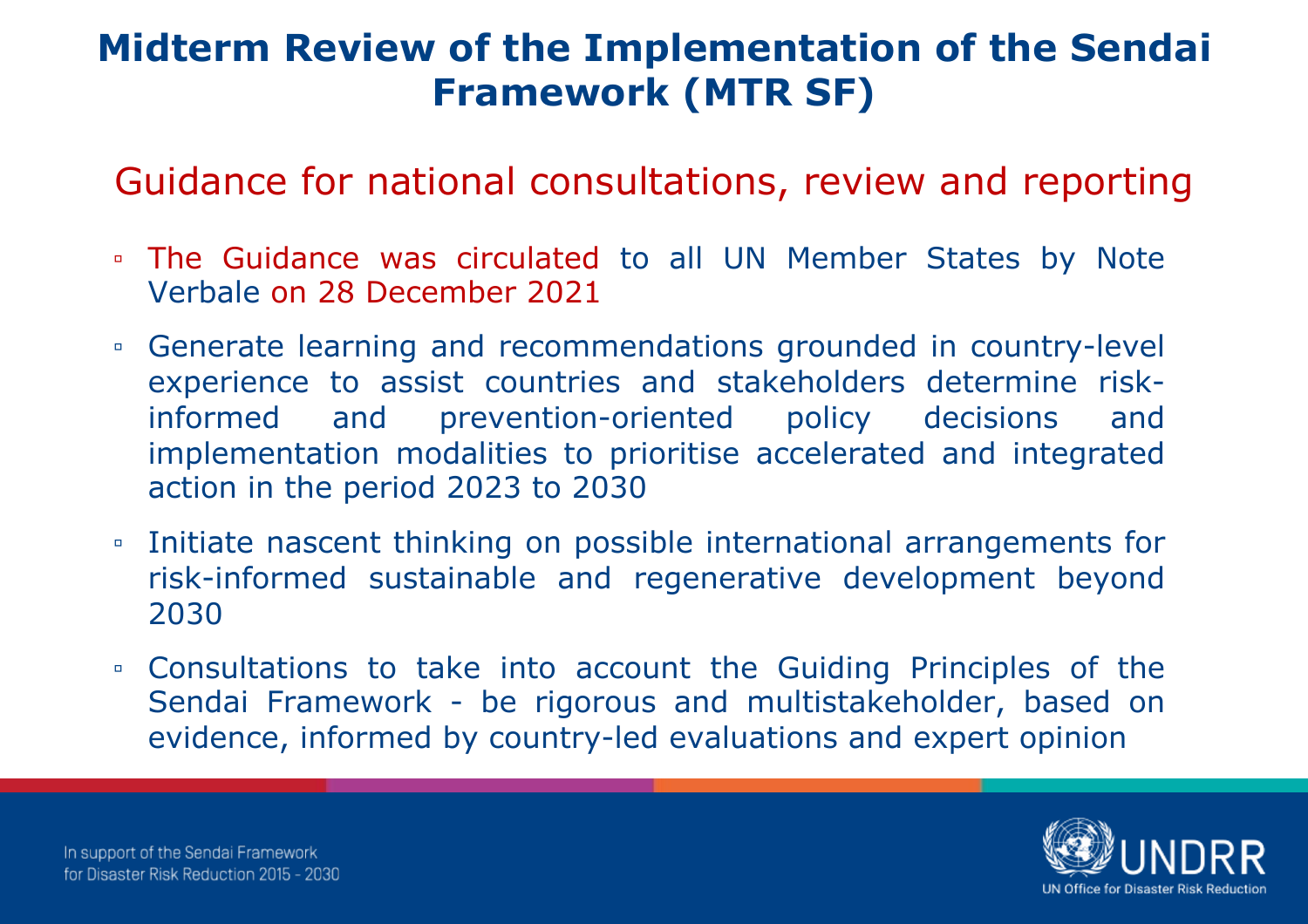Guidance for national consultations, review and reporting

- Utilise existing platforms and processes where these exist (including and beyond DRR), and avoid duplication
- Respond to national circumstances, capacities, needs, and priorities
- Take into account emerging issues and the development of new methodologies
- Utilise inputs from Global and Regional Platforms for Disaster Risk Reduction, and the reviews of, and recommendations for Regional and Sub-regional Strategies and Plans for DRR.

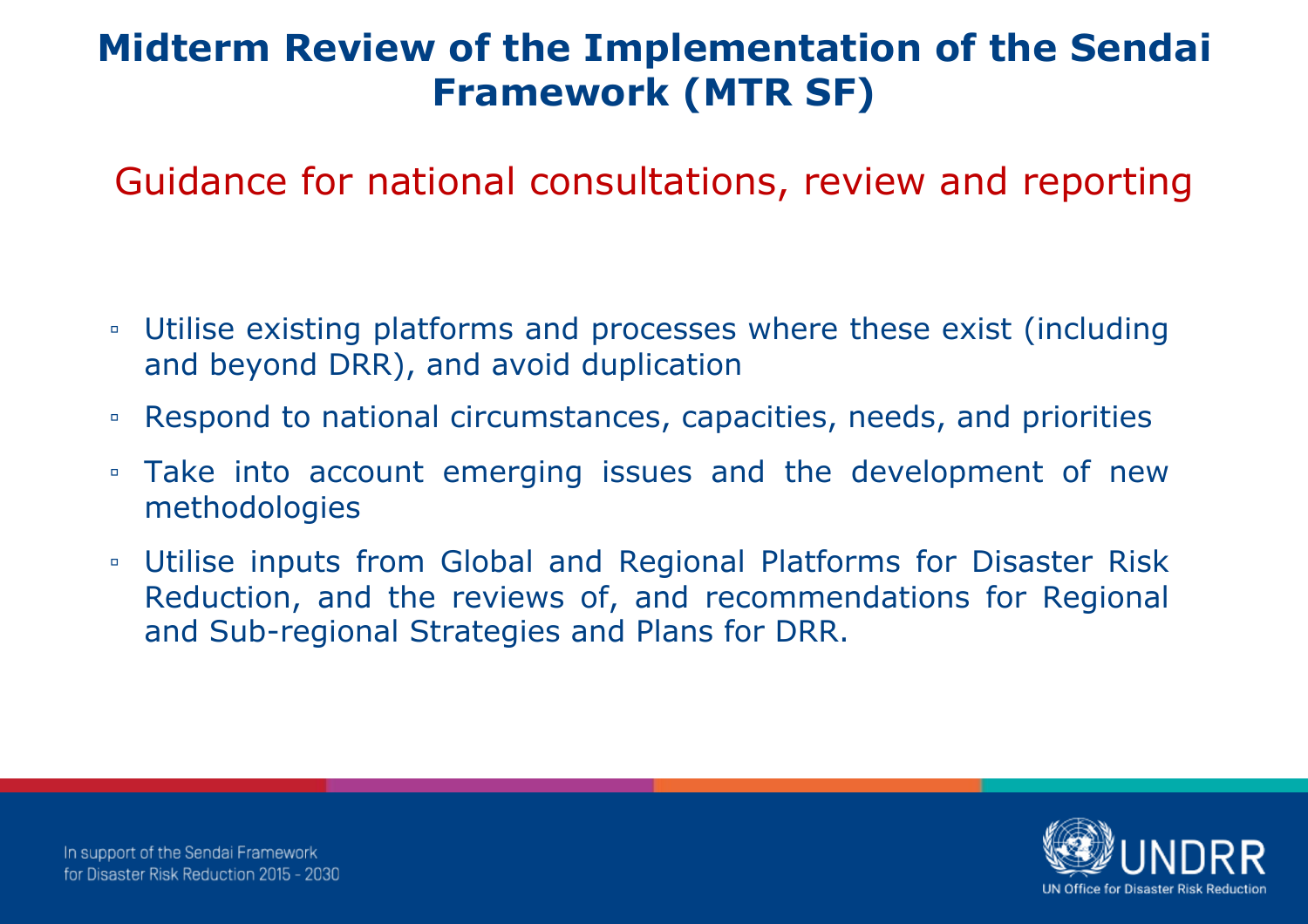#### Structured consultations and review

- Develop roadmap and timelines
- Establish coordination structure
- Identify consultation and review modalities:
	- Online (verbal / written) or in-person interactive consultations (*subject to public health protocols allow*) - national, and (consistent with the Sendai Framework) sub-national, local
	- Preceded or supplemented by e.g.: online surveys; thematic, sectoral or focus group discussions, country specific literature review
	- Reporting protocols and responsibilities
- Draw on existing reviews, reports, data, information and platforms, including of other agendas, frameworks and conventions
- Multistakeholder interaction (business & industry; science, technology & innovation partners; indigenous / traditional peoples; women; local authorities; farmers; etc.)

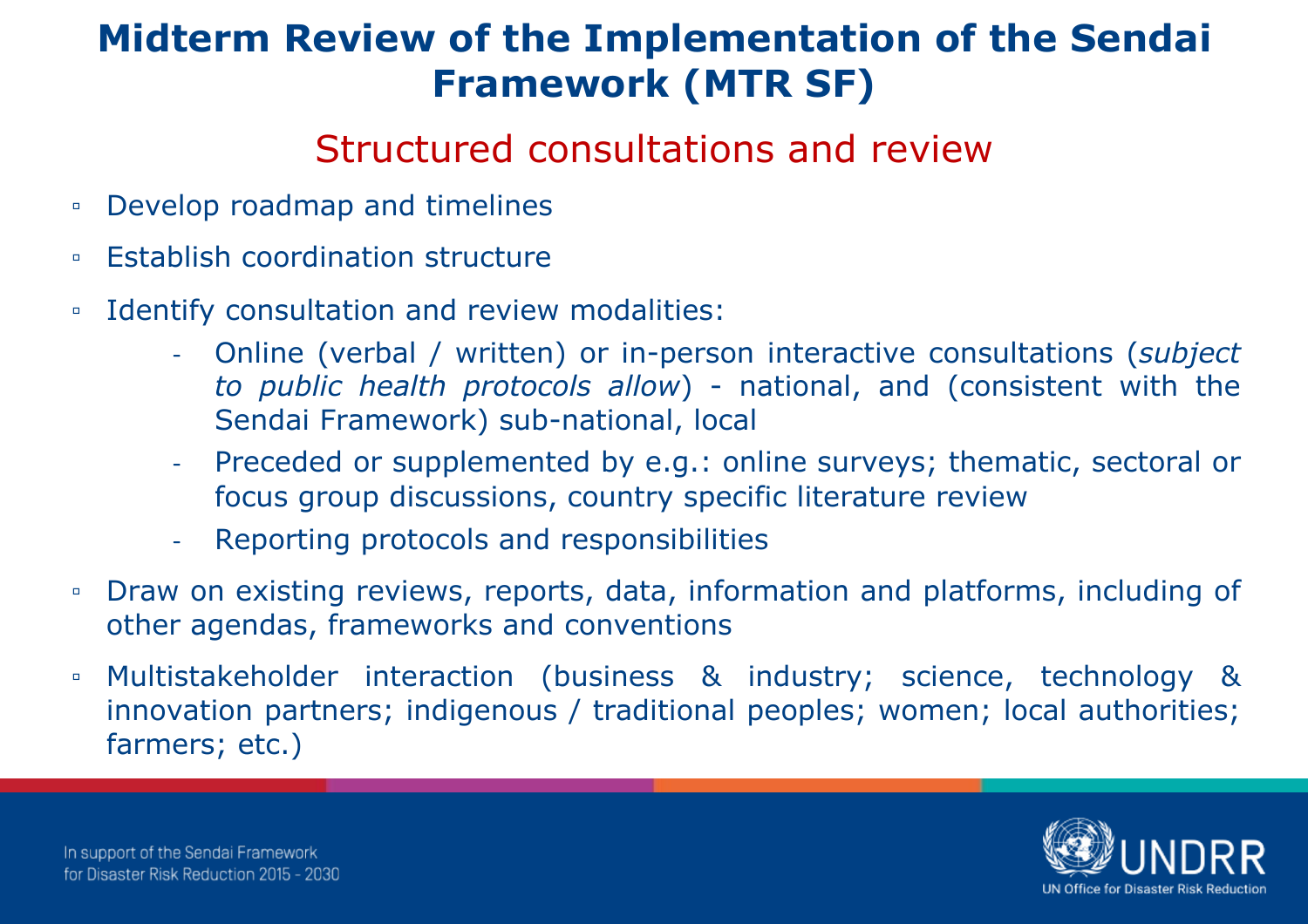#### Support to national consultations and review

- Core questions SF outcome and goal, context, priorities, collaboration, partnership and cooperation
- MTR SF Literature review
- UNDRR to support government-led consultations and review in at least 5 countries per region. Focus on LDCs and SIDs
- MTR SF supported by UN SDG, collaborating with UN System partners
	- option to use an online digital platform to facilitate closed/private and open consultation, review and information sharing

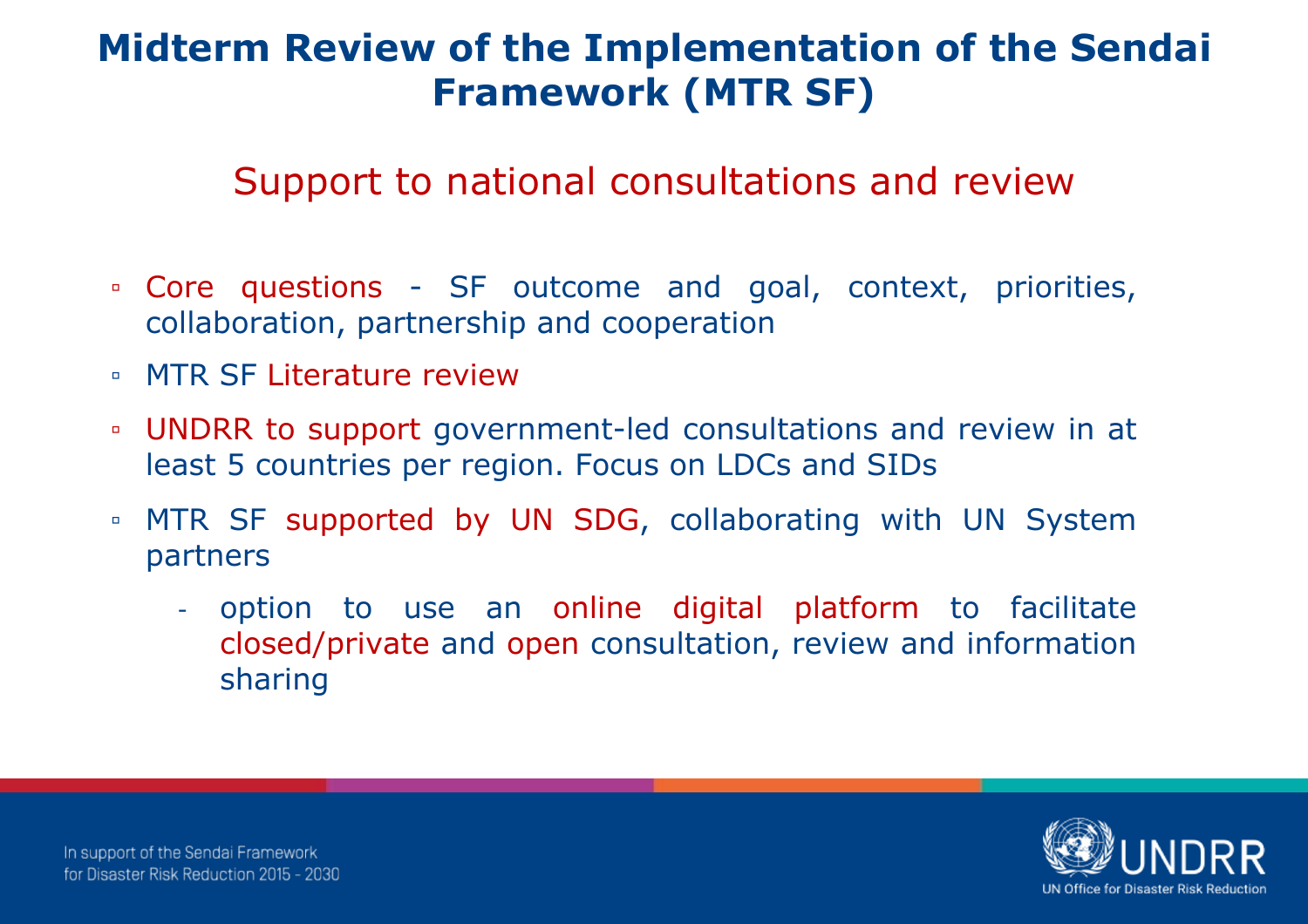# Other Inputs

- Sendai Framework Monitoring
- Review of SF Voluntary Commitments
- GARs, including GAR 2022
- MTR SF Literature review
- Thematic commissioned studies, Q1-Q3 2023
- Online dialogues / debates, Q1-Q3 2023
- One-on-one interviews, Q2-Q3 2023

Member States invited to provide recommendations by 31 January 2022 for:

- thematic focus of commissioned studies
- thematic focus of online dialogues / debates, and moderators
- candidates for one-on-one interviews

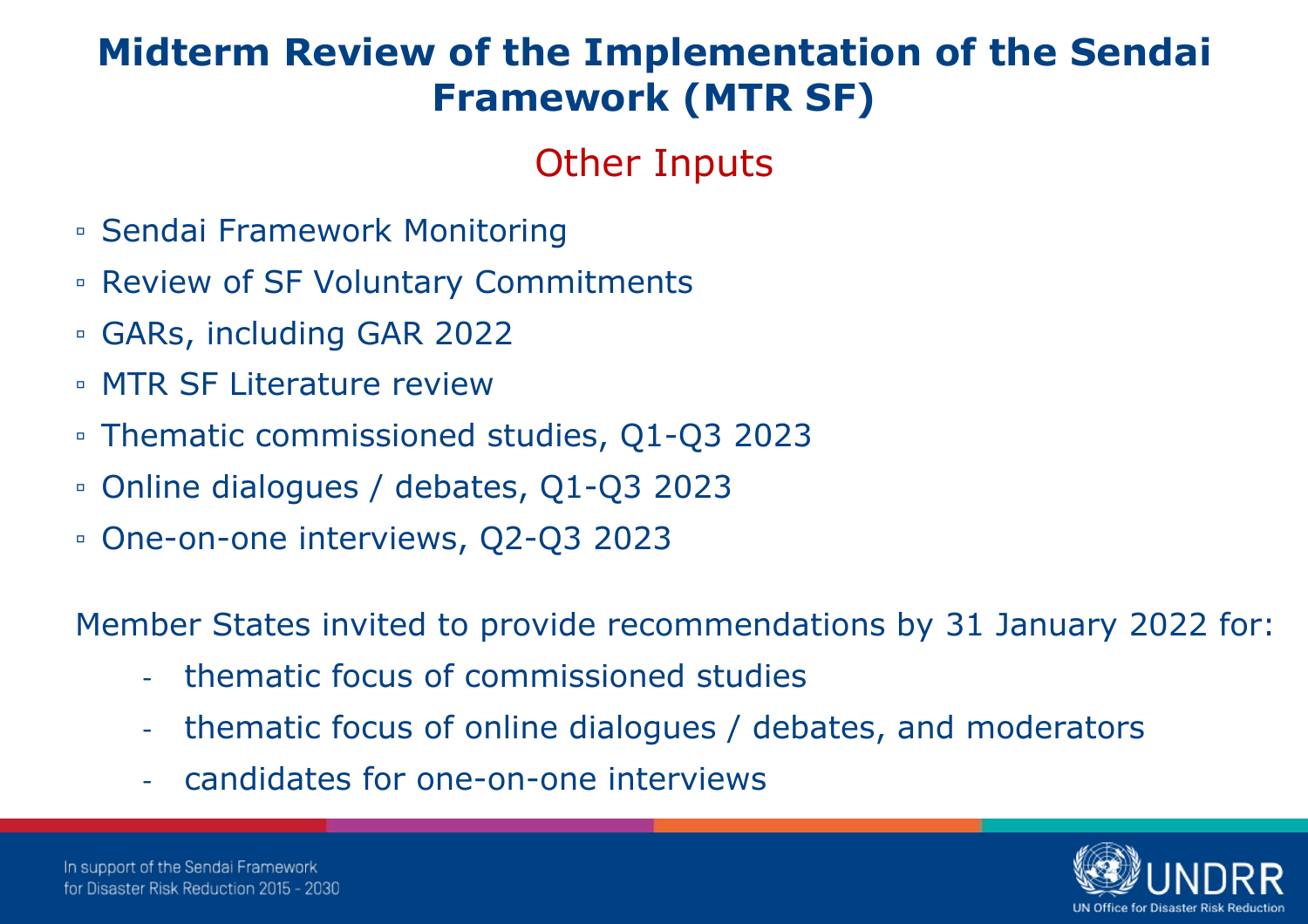#### Timeline and Reporting

- Q1 2022: National consultations and review to be planned / initiated
- Feb 2022: Global multistakeholder consultations (virtual)
- Q2/Q3 2022: Preliminary findings (where available) may be shared at:
	- the *Regional Forums for Sustainable Development*, March/April 2022
	- the *Global Platform on DRR 2022* (including in MTR Plenaries), May 2022
	- other *relevant events and processes*, including of other global stocktaking and review exercises
- Q3 2022: Government-led national consultations and review to conclude by August 2022; online/in-person multistakeholder consultations encouraged
- Q3 2022: Voluntary national reports of MTR SF to be finalised, uploaded and submitted to UNDRR by 30 September 2022
	- Report structure defined in the Guidance for Member States
- Jan 2023: analysis of MTR SF inputs, provisional findings to be made available for Member State deliberations in Q1 2023
- Q4 2022–Q1 2023: drafting and production of the MTR SF Main Report
- Q2 2022: High Level Meeting on the MTR SF convened by PGA 18-19 May 2023

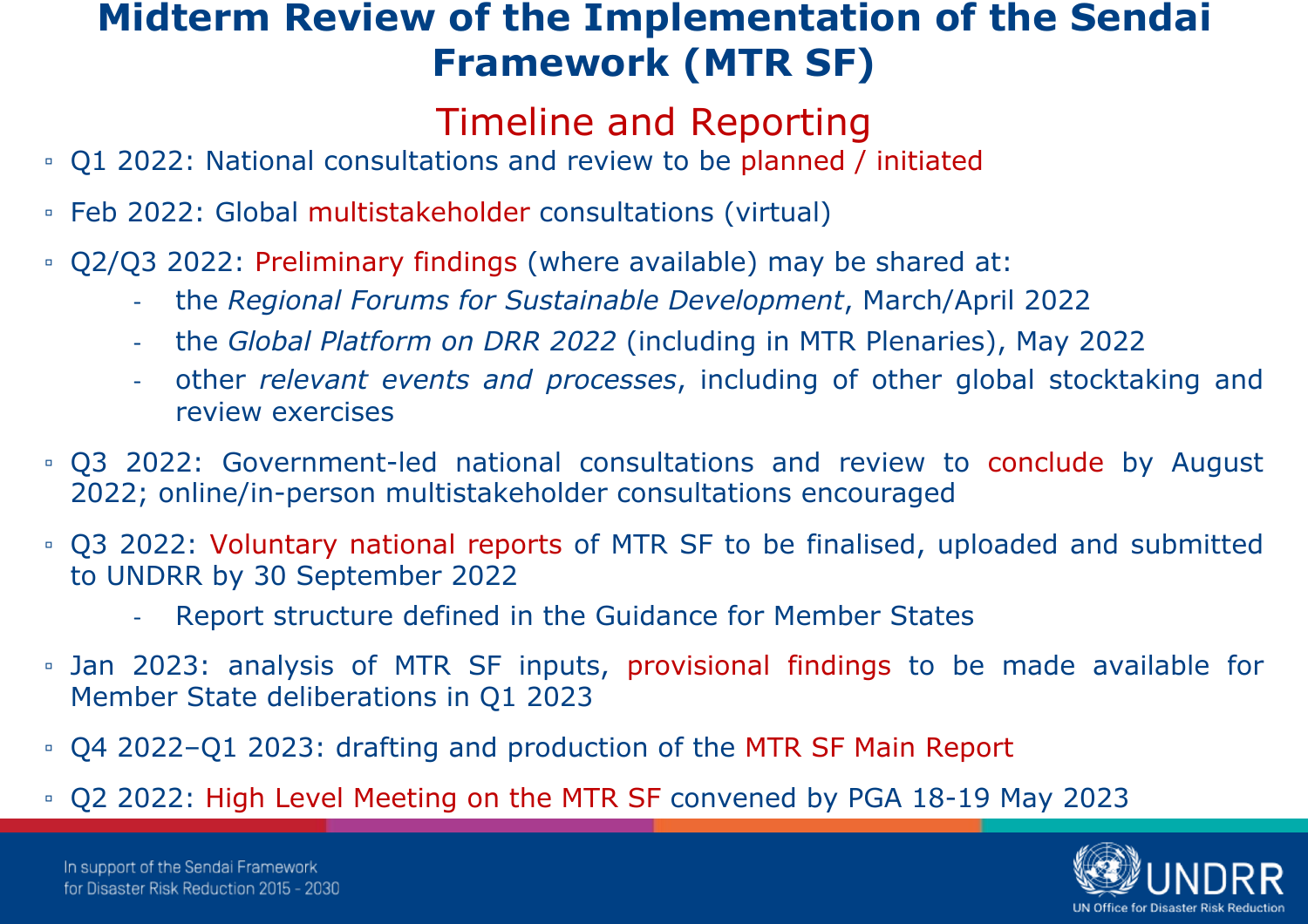#### Events and Alignment

- Global and Regional Platforms for Disaster Risk Reduction:
	- *2021 Regional Platforms*
	- *International Recovery Forum 2022: January 2022 (Japan)*
	- *Global Platform for Disaster Risk Reduction : May 2022 (Indonesia)*
	- *World Reconstruction Conference 5: May 2022 (Indonesia)*
	- *Asia Pacific Ministerial Conference on DRR: Sept. 2022 (Australia)*
- □ 5<sup>th</sup> United Nations Conference on the LDCs: January 2022
- COP 15 of the CBD: April–May 2022
- Regional Forums on Sustainable Development: Mar.-Apr. 2022 and 2023
- COP 15 of the UN Convention to Combat Desertification: May & Oct. 2022
- COP 27 of the UNFCCC: November 2022 (Egypt)
- MTR of the Water Action Decade in 2023: March 2023 (New York)
- ECOSOC HLPF: 2022, 2023 (New York)
- UNGA High Level week / SDGs Summit: September 2023 (New York)